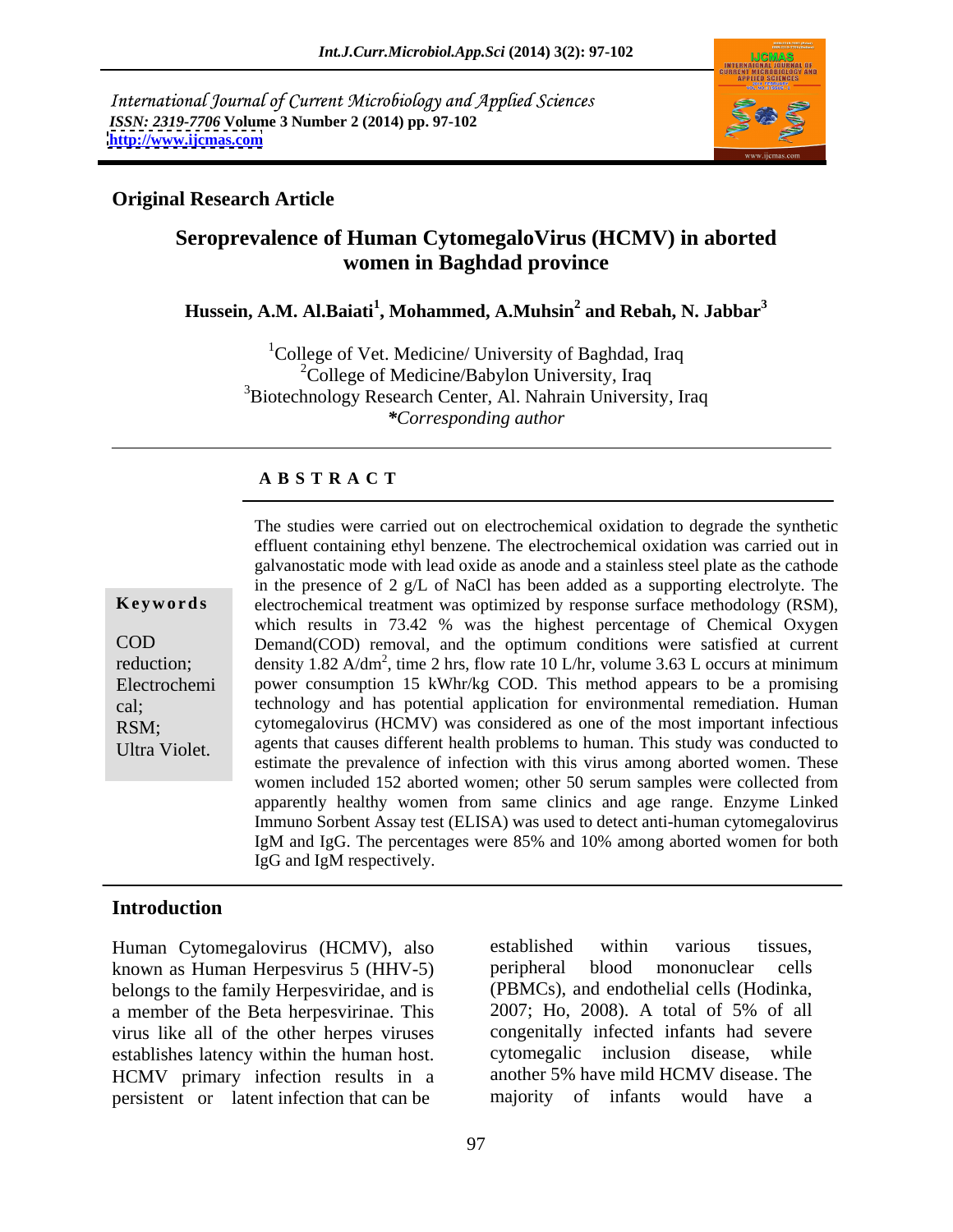worldwide population ranges between 45-<br>seropositivity for anti-HCMV IgM with ELISA antibodies of pregnant women in Turkey was reported to be 98.5 % (Ali et al., 2007) and 84% in Spain (Estripeant et **Seroprevalence of anti-HCMV IgG and** al., 2007). **IgM** among different age classes of

## **Materials and Methods**

The current study was done in the Infertility Clinic of Kamal Al-Sammaraee Hospital and Al-Yarmouk teaching regarded as the most age class which hospital in Baghdad. The study was showed high prevalence of anti-HCMV approved by the Babylon College of antibodies which represent (100% IgG for approved by the Babylon College of Medicine and informed consent was obtained from patients. Patient groups consisted of one hundred fifty two (152) of prevalence of anti-HCMV IgG antibodies<br>aborted women: the age was ranged (75%), but the highest for IgM (17%) aborted women; the age was ranged between (16-45years, Mean±SD without significant differences. These 30.5±8.8). (152) serum samples obtained from the studied groups to achieve HCMV serostatus that includes anti-HCMV IgG and IgM levels by using the ELISA test. Cytomegalovirus IgM and IgG ELISA test results (Yasir, 2012) showed higher kit, Diagnostic automation (Biokit, percentage of positivity at age classes (27- Barcelona, Spain) and ELISA test kit. (BioCheck, Inc. Foster City). Samples were prepared according to method of<br>(Boeckh, and Boivin, 1998; Koneman et These outcomes were in agreement with al., 2006). The tests were done according to manufacturer. percentage 100% at the age 35-44 years.

Table (1) shows the results of ELISA test in control group, out of 50 apparently healthy women 35(70%) showed there is an idea that the increasing trend in

subclinical infection (Stagno, 2007). seropositive for anti-HCMV IgG, whereas Seroprevalence of HCMV in the none of these women showed 100%, the highest prevalence is in South significant difference between two values. America, Africa and Asia and the lowest is These results considered to be compatible in Western Europe and the United States with other result (Abdul-Karem et al., (Drew, and Lalezari, 1999; Cannon et 1989) who indicated that the prevalence of al.,2010). The rate of seropositivity of IgG Anti-HCMV IgG among healthy women none of these women showed seropositivity for anti- HCMV IgM with in Iraq were 94.5%.

## **IgM among different age classes of aborted women.**

Table (2) illustrates the serostatus of different age classes of aborted women to HCMV. The age 41-45 years old may be showed high prevalence of anti-HCMV antibodies which represent(100% IgG for and 11% for IgM), while the youngest age classes (16-20) years old showed the least prevalence of anti-HCMV IgG antibodies (75%),but the highest for IgM (17%) without significant differences. These results can be attributed to age; the more years women have, the more chance of exposure to the virus she faces. These results were compared with the recent results (Yasir, 2012) showed higher 32), also (Sotoodeh et al., 2009) showed 94% of positivity at age 25-34.

**Results and Discussion** was reported in developed countries such vertex on the set of the set of the set of the set of the set of the set of the set of the set of the set of the set of the set of the set of the set of the **Seroprevalence of Anti- HCMV in** age 35-40 years old women have anti-<br>**EXECUTE:** HCMV IgG compared with 50-80% in **control group control group control control group control control control control control control control control control control control control control control control control c** These outcomes were in agreement with (Sharief, 2005) who showed the highest The high seroprevalence in older classes was reported in developed countries such as a united states where stated that 80% at age 35-40 years old women have anti- HCMV IgG compared with50-80% in younger ages (Gold, and Nankervis, 2007). Age is a determinant factor influencing viral seroprevalence, because there is an idea that the increasing trend in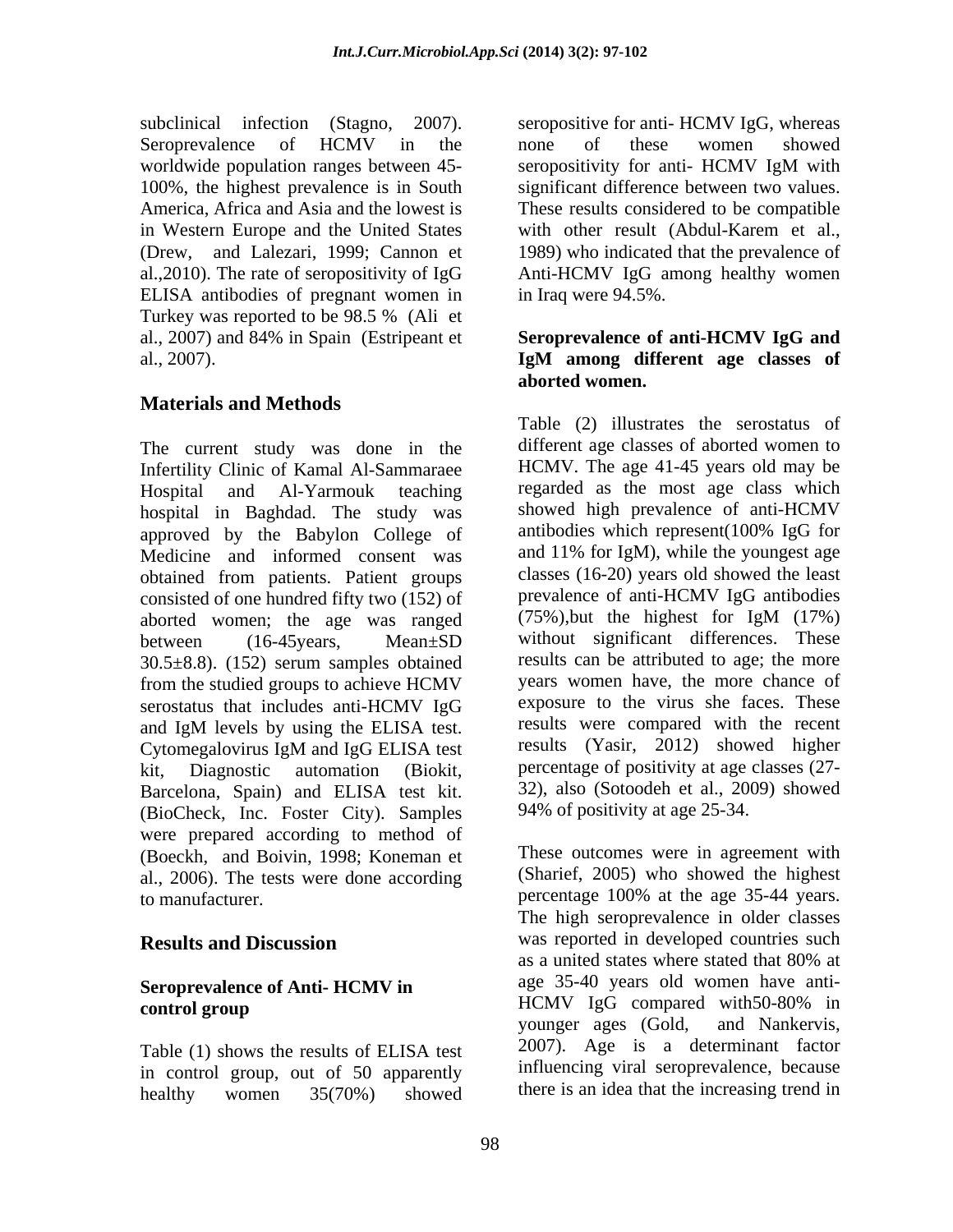IgG and IgM seropositivity rate with age current results were comparable with the (Gratacap et al., 1998; Ali and Sharief, results of Yasir that showed high 2007) IgG immunoglobulin was reflected prevalence of IgM at age 15-20 years of the previous infection. The presence of it primary abortion while in recurrent falls at doesn't prevent the re-infection or age 21-26 years (Yasir, 2012), also reactivation of latent infection, but may comparable with Sharief, who showed that reduce the severity of pathogenesis (Al-izi, aborted women underwent habitual 2002; Jawetz et al., 2007). While IgM immunoglobulin was considered as higher percentage of IgM seropositive evidence of recent or acute infection compared to those had less than three which is formed immediately after times (Sharief, 2005). infection and disappeared after short period 16-20 weeks (Goodrich et al., There was an accordance with current

was shown from the table (4-3) the highest such as multiple pregnancies, abortion, percentage which occurs in the age 31-35 physiological and hormonal changes and that represent 4 (12%), and 26-30 that increase possibility of virus accessibility represent 3 (8%). These results considered to be comparable with other who shows a high percentage at age  $(21-26)$  years (Yasir, 2012), and supported with that **Occurrence of anti-HCMV IgG among** show high seropositive number at age 25- 34 which represent 11 (24.4%)(Sharief, 2005), and a higher percentage at age (35- 44) years which represent 10 (55.6), also with other that show high IgM  $\frac{1}{72}$  (89%) out of 81 and most of them 22 seroprevalence between (30-39) years (Arabpou et al., 2007).

From the table (3) that show the rate of seropositive IgM among women of  $\frac{12}{12}$  (92%) with significant primary abortion was 9 (11%) out of 81 the total primary abortion case .The highest incidence of it at age 41-45 years which represent 1 (25%) followed by 36- 40 years which represent 2 (20%). In case of recurrent abortion, the rate of IgM  $\frac{1}{4}$   $\frac{1}{2007}$   $\frac{1}{2007}$   $\frac{1}{2007}$ seropositive was present at age 16-20 years which formed 1 (20%) followed by age group 31-35 years 2 (13%) with significance between age groups. The

current results were comparable with the prevalence of IgM at age 15-20 years of aborted women underwent habitual abortion (more than three times) show a higher percentage of IgM seropositive

2004).<br>
2004). For IgM level among aborted groups it this tendency can refer to many factors times (Sharief, 2005). There was an accordance with current results who showed an increase in prevalence of HCMV antibodies with age, this tendency can refer to many factors with increase age (Fowler et al., 1992).

# **primary and recurrent abortions**.

**Occurrence** of anti-HCMV IgM among<br>among recurrent abortions was 57 (80%) **primary and recurrent abortions.** The out of 71 the total number, most of them The seroprevalence of IgG antibodies among women with primary abortion was 72 (89%) out of 81 and most of them 22 (92%) at age group 21-25 and 4 (100%) at age 41-45 years as shown in table (4- 5).The seroprevalence of IgG antibodies among recurrent abortions was 57 (80%) out of 71 the total number, most of them falls at age 41-45 years which represent 5 (100%) followed by age group36-40 years represent 12 (92%) with significant difference between age classes and within age groups. These outcomes were in line with Sharief, who showed the same results of aborted women with primary abortion that carry high titer of IgG (Sharief, 2005; Arabpou et al., 2007; Prescott et al., 2002) and disagree with Yasir, who showed high IgG seropositive cases with recurrent abortion (Yasir, 2012).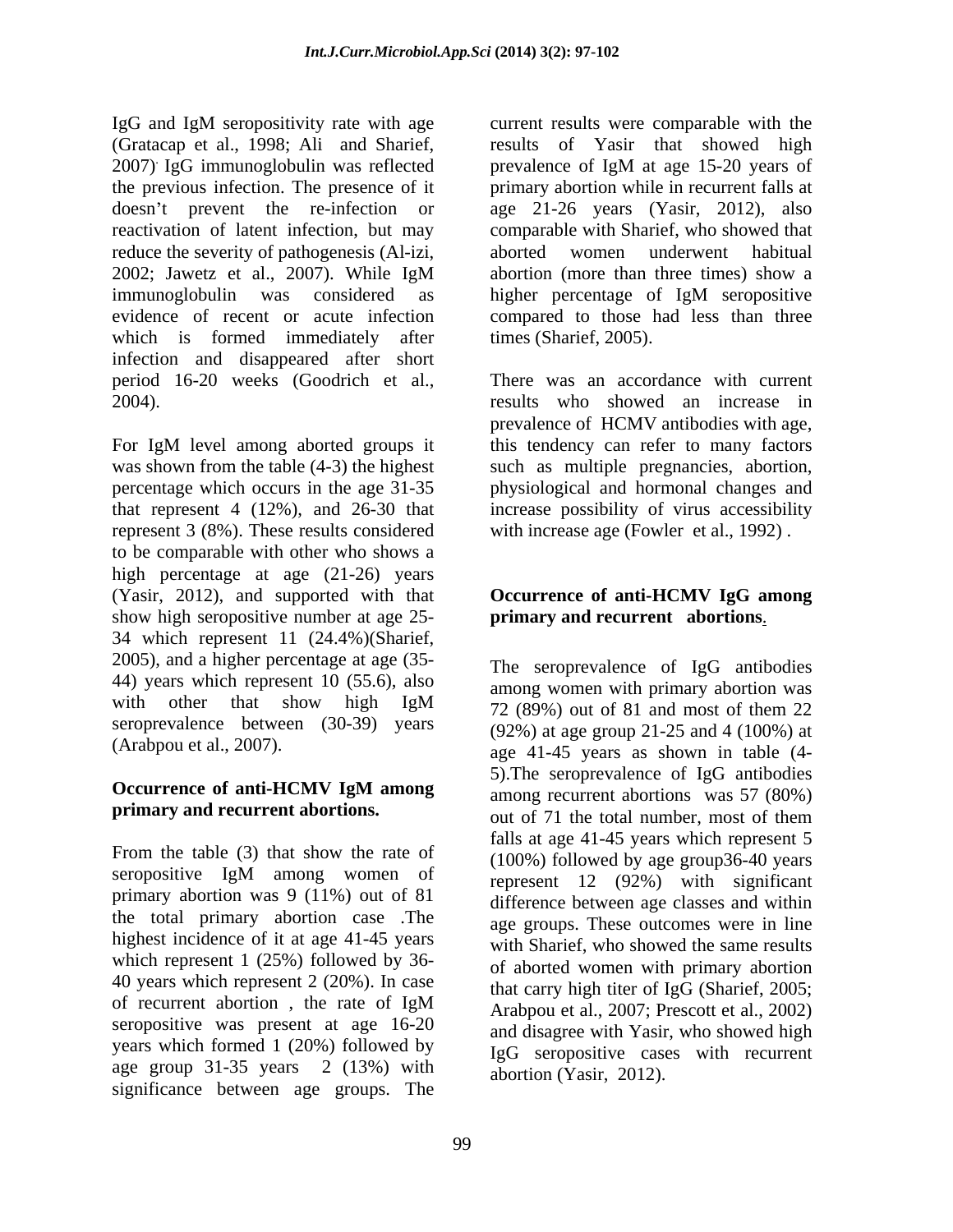| Control Total                                                      |    | <b>Seroprevalence of Anti-</b> |                     | <b>Seroprevalence of Anti-</b> |
|--------------------------------------------------------------------|----|--------------------------------|---------------------|--------------------------------|
| $N_0$<br>women                                                     |    | <b>HCMV IgG</b>                |                     | <b>HCMV IgM</b>                |
| Women                                                              |    | $IgG +$<br>$I \rho G$ –        | $IgM +$ *           | $IgM -$                        |
| with normal                                                        |    |                                |                     |                                |
| health and $\overline{\phantom{0}}$ 50 $\overline{\phantom{0}}$ No |    | $\%$   No                      | $\%$   No $\%$   No |                                |
| pregnancy                                                          | 25 |                                |                     | $\sqrt{50}$                    |

## **Table.1** Control group serostatus

 $*P<0.05$ 

**Table.2** Seroprevalence of HCMV in the abortion group

|                                  |               | <b>Anti HCMV</b> |          | <b>Anti HCMV</b> |          |                                         |
|----------------------------------|---------------|------------------|----------|------------------|----------|-----------------------------------------|
|                                  | Total         | <b>IgG</b>       |          | <b>IgM</b>       |          |                                         |
| Age/year                         | No            | $ -$<br>Positive | Negative | Positive         |          | Negative                                |
|                                  |               | $cases^*$        | cases    | $cases^*$        |          | cases                                   |
|                                  |               |                  |          |                  |          |                                         |
| $16 - 20$                        | --            |                  |          |                  | $\sim$   | ാ                                       |
| 21.25<br>$\angle 1$ - $\angle 2$ |               |                  |          |                  |          | $O\angle$                               |
| 26-30                            | JU.           | - J 42           |          |                  | ັບ       | - - -                                   |
| $31 - 35$                        | $\sim$<br>ر ر | $\sim$           |          |                  | $\Omega$ | 88                                      |
| $36-40$                          | رے            |                  |          |                  | $\sim$ 1 | $\Omega$<br>$\rightarrow$ $\rightarrow$ |
| $41-45$                          |               | 100              |          |                  |          | $\Omega$<br>റ്റ                         |

 $*P>0.05$ 

**Table.3** Seroprevalence of anti-HCMV IgM among primary and recurrent aborted women

| Age groups | Primary abortion |                | Total        | <b>Recurrent Abortion</b> |         | Total             |
|------------|------------------|----------------|--------------|---------------------------|---------|-------------------|
|            | $IgM +$          | $IgM -$        |              | $IgM +$                   | $IgM -$ |                   |
|            |                  |                |              |                           |         |                   |
| $16 - 20$  |                  |                |              |                           |         |                   |
|            | 14%              | 86%            | 58%          | 20%                       | 80%     | 42%               |
| $21 - 25$  |                  | 22             | 24           |                           | 12      | 13                |
|            | 8%               | 92%            | 65%          | 8%                        | 92%     | 35%               |
| 26-30      |                  | 17             | 18           |                           | 18      | $\overline{20}$   |
|            | 6%               | 94%            | 47%          | 10%                       | 90%     | $\angle U$<br>53% |
|            |                  |                |              |                           |         |                   |
| $31 - 35$  |                  | 16             | 18           |                           | 13      | 15                |
|            | $11\%$           | 89%            | 55%          | 13%                       | 87%     | 45%               |
| 36-40      |                  |                | 10           |                           | 13      | 13                |
|            | 20%              | 80%            | 43%          |                           | 100%    | 57%               |
| $41 - 45$  |                  |                | $\leftarrow$ |                           |         |                   |
|            | 25%              | 75%            | 44%          |                           | 100%    | 56%               |
|            |                  | $\overline{a}$ |              |                           |         | 71                |
| Total      |                  | $\sqrt{2}$     | 81           |                           | 65      |                   |
|            | 11%              | 89%            | 53%          | 8%                        | 92%     | 47%               |
|            |                  |                |              |                           |         |                   |

P<0.05 between primary and recurrent and age classes.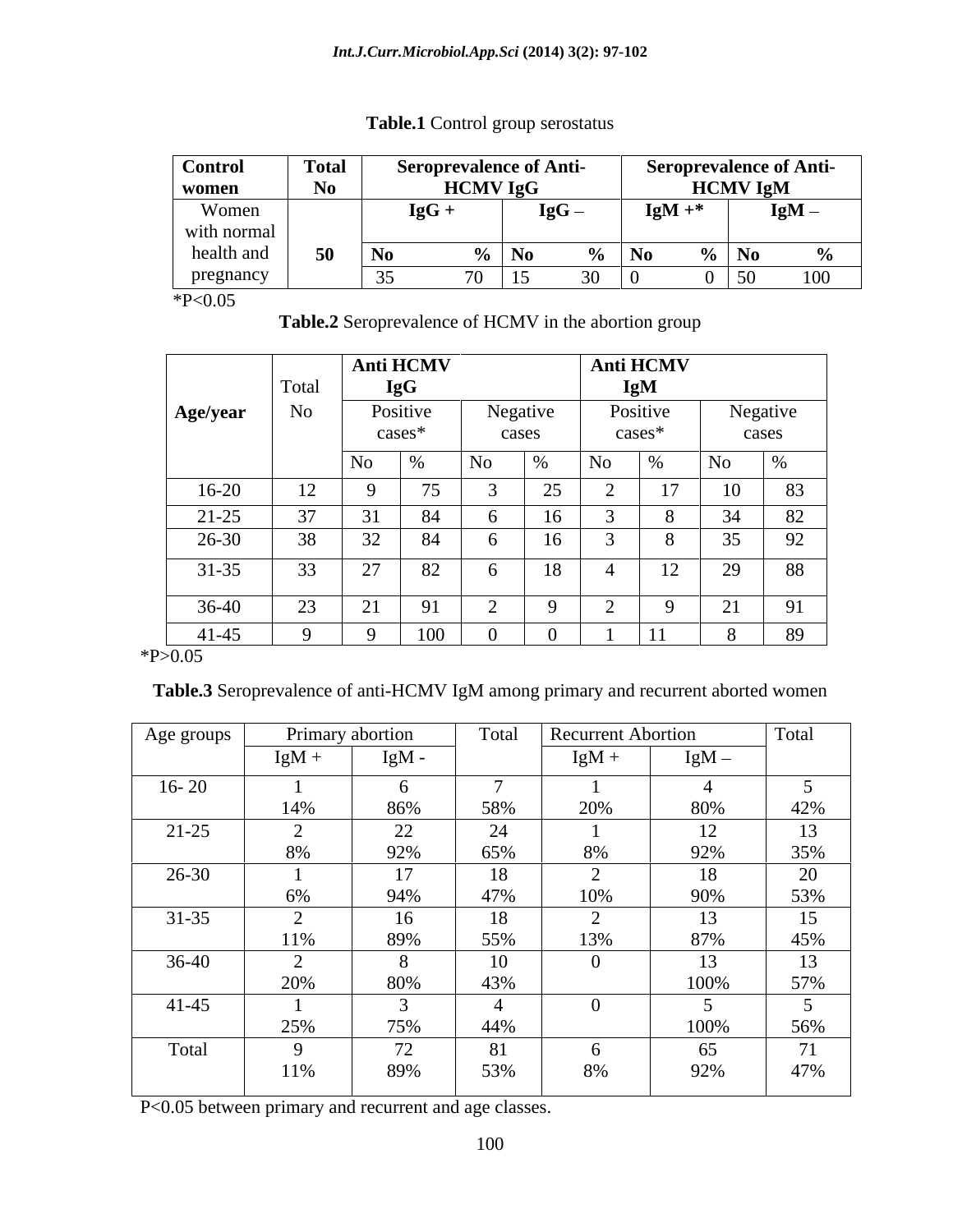|            | <b>Primary abortion</b>    |                                | Total          | Recurrent           |      | Total           |
|------------|----------------------------|--------------------------------|----------------|---------------------|------|-----------------|
| Age groups |                            |                                |                | Abortion*           |      |                 |
|            | $IgG +$                    | $\lg G$ -                      |                | $\log G + \log G -$ |      |                 |
| $16 - 20$  |                            |                                | $\overline{a}$ |                     |      |                 |
|            | 86%                        | 14%                            |                | 60%                 | 40%  |                 |
| $21 - 25$  | 22                         | $\sim$                         | $\Omega$       | $\sim$              |      | $1^{\circ}$     |
|            | 92%                        | $\overline{\phantom{0}}$<br>8% | $\angle 4$     | 69%                 | 31%  | -19             |
| $26 - 30$  | 16                         |                                | 18             | 16                  |      | $20^{\circ}$    |
|            | 89%                        | $\overline{ }$<br>11%          |                | 80%                 | 20%  | $\sim$          |
| $31 - 35$  | 15                         |                                | 18             | $\sqrt{10}$         |      |                 |
|            | 83%                        | 1/9                            |                | 1/2<br>80%          | 20%  | IJ              |
| $36-40$    |                            |                                | 10             | $1^{\circ}$         |      | $\overline{10}$ |
|            | 90%                        | 10%                            |                | $\perp$<br>92%      | 8%   | $\overline{1}$  |
| 41-45      |                            |                                | $\leftarrow$   |                     |      |                 |
|            | 100%                       |                                |                | 100%                |      |                 |
| Total      | $\mathbf{a}$<br>$\sqrt{2}$ |                                | 81             | 57                  | 14   | $\sim$          |
|            | 89%                        | 11%                            | 53%            | 80%                 | 20 % | $\vert$ 47%     |

**Table.4** Seroprevalence of anti-HCMV IgG among primary and recurrent aborted women

P<0.05 between primary and recurrent and age classes.

- Hodinka, R. 2007. Human characteristics associated with Cytomegalovirus. In: Murray, P.R., Baron, E.J., Jorgensen, J.H., Landry, M.L., Pfaller, M.A. Eds., Manual of **References** 2010.<br> **References** 2010. Review of eyromegalovirus and demographic<br>
Cytomegalovirus. In: Murray, P.R., infection. Rev. Med. Virol. 204:202-<br> **Earon, E.J., Jorgensen, J.H., Landry**, 213.<br>
M.L., Pfaller, M.A. E
- Ho, M. 2008. The history of Estripeant, D.; Moreno, Y.; Ahumada, R.
- Stagno, S. 2007. Cytomegalovirus. In: Kliegman, R.M., Behrman, R.E., Jenson, H.B., Stanton, B.F. Eds.,
- Drew, W. and Lalezari, J. 1999. Cytomegalovirus: disease syndromes and treatment. Curr Clin Top Infect
- 

**References** 2010. Review of cytomegalovirus<br>seroprevalence and demographic seroprevalence and demographic characteristics associated with infection. Rev. Med. Virol. 204:202 213.

- Clinical Microbiology, ninth ed. ASM Press, Washington, DC, pp. 1549– the incidence of congenital CMV 1563. infection. Turk J Peadriatr.49:30-36. Ali S.; Askin G.; Hakan O, et al. 2007. CMV seroconversion in pregnancy and the incidence of congenital CMV
- cytomegalovirus and its diseases. Med. Microbiol. Immunol. 197 2, 65–93. Cytomegalovirus infection in puerperal et al. 2007. Seroprevalence of women and its impact on their newborns. Ann Pediatr. 66:135–139.
- Nelson Textbook of Pediatrics, eigteenth ed. Saunders Elsevier, Phildelphia, PA, pp. 1066 1069. Boeckh, M. and Boivin, G. 1998. Quantitation of cytomegalovirus: methodological aspects and clinical applications. Clin. Microbiol. Rev. 11: 533-554.
- Dis .19:16-29. Diagnostic Microbiology. 6th ed. Koneman, E.; Allen, S.; and Janda, W. 2006. Color Atlas and Textbook of Lippincott.